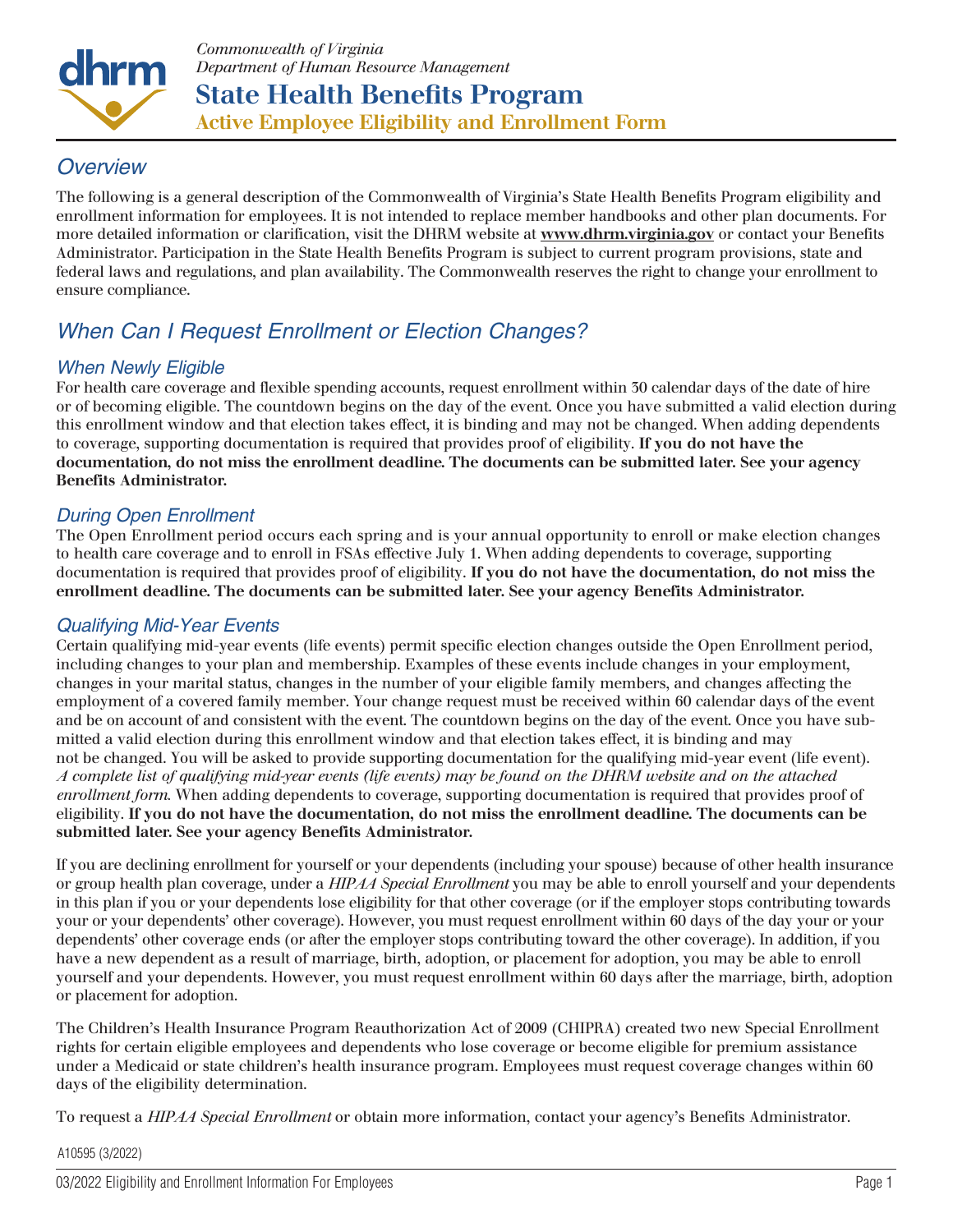# *What Election Choices are Available?*

*Health Care Coverage* in most cases includes medical, dental, pharmacy, and behavioral health services. Certain family members who meet eligibility and rules requirements may also be covered. Supporting documentation must be provided before family members can be added.

- Employees who enroll or fail to remove a family member who is not eligible for coverage may face disciplinary action and removal from the State Health Benefits Program for up to three years.
- Continued coverage is available for you and covered family members who lose eligibility under the State Health Benefits Program unless you enroll in the TRICARE supplement. More information about Extended Coverage (COBRA) is available on the DHRM website or from your Benefits Administrator. Portability information for the TRICARE supplement is available from the plan administrator.
- Health Care Premiums are subject to change every July 1.
- Payroll-deducted premiums are withheld on a pre-tax basis.
- Employees are obligated to pay for any month of health care coverage already begun.
- Failure to pay the premium owed results in cancellation of coverage and forfeiture of any partial payment.

*Flexible Spending Accounts* allow you to set aside part of your salary each year before taxes for eligible medical or dependent care expenses. There is a monthly pre-tax administrative fee for one or both accounts. For more information, visit the DHRM website or contact your agency Benefits Administrator.

- A flexible spending account must only be used to pay for IRS-qualified expenses and only for IRS-eligible dependents.
- Enrollees must exhaust all other sources of reimbursement (including those provided under an employer's plans) before seeking reimbursement from a flexible spending account. They may not seek reimbursement through any other source.
- Enrollees must collect and maintain sufficient documentation to validate reimbursement from a flexible spending account.

# *Eligibility Definitions and Required Documentation*

| <b>Dependents</b>                                    | <b>Eligibility Definition</b>                                                                                                                                                                                                                                                                                                                                                                                                                                                         | <b>Documentation Required</b>                                                                                                                                                                                                                                                                                                                                                                              |
|------------------------------------------------------|---------------------------------------------------------------------------------------------------------------------------------------------------------------------------------------------------------------------------------------------------------------------------------------------------------------------------------------------------------------------------------------------------------------------------------------------------------------------------------------|------------------------------------------------------------------------------------------------------------------------------------------------------------------------------------------------------------------------------------------------------------------------------------------------------------------------------------------------------------------------------------------------------------|
| <b>Spouse</b>                                        | The marriage must be recognized as legal in the Common-<br>wealth of Virginia.<br>Note: Ex-spouses will not be eligible, even with a<br>court order.                                                                                                                                                                                                                                                                                                                                  | • Photocopy of certified or registered marriage certificate,<br>and<br>• Photocopy of the top portion of the first page of the<br>employee's most recent Federal Tax Return that shows<br>the dependent listed as "Spouse." NOTE: All financial in-<br>formation and Social Security Numbers can be redacted.                                                                                              |
| Natural or<br><b>Adopted Son/</b><br><b>Daughter</b> | A son or daughter may be covered to the end of the year in<br>which he or she turns age 26.                                                                                                                                                                                                                                                                                                                                                                                           | • Photocopy of birth certificate or legal adoptive agree-<br>ment showing employee's name. (Note: If this is a legal<br>pre-adoptive agreement, it must be reviewed and<br>approved by the Office of Health Benefits.)                                                                                                                                                                                     |
| <b>Stepson or</b><br><b>Stepdaughter</b>             | A stepson or stepdaughter may be covered to the end of the<br>year in which he or she turns age 26.                                                                                                                                                                                                                                                                                                                                                                                   | • Photocopy of birth certificate (or adoption agreement)<br>showing the name of the employee's spouse; and<br>• Photocopy of marriage certificate showing the employee<br>and dependent parent's name and<br>• Photocopy of the most recent Federal Tax Return that<br>shows the dependent's parent listed as "Spouse."<br>NOTE: All financial information and Social Security<br>Numbers can be redacted. |
| <b>Other Female or</b><br><b>Male Child</b>          | An unmarried child in which a court has ordered the em-<br>ployee (and/or the employee's legal spouse) to assume sole<br>permanent custody may be covered until the end of the year<br>in which he or she turns age 26 if:<br>• the principal place of residence is with the employee;<br>• they are a member of the employee's household;<br>• they receive over one-half of their support from the<br>employee and<br>• the custody was awarded prior to the child's 18th birthday. | • Photocopy of the Final Court Order granting permanent<br>custody with presiding judge's signature.                                                                                                                                                                                                                                                                                                       |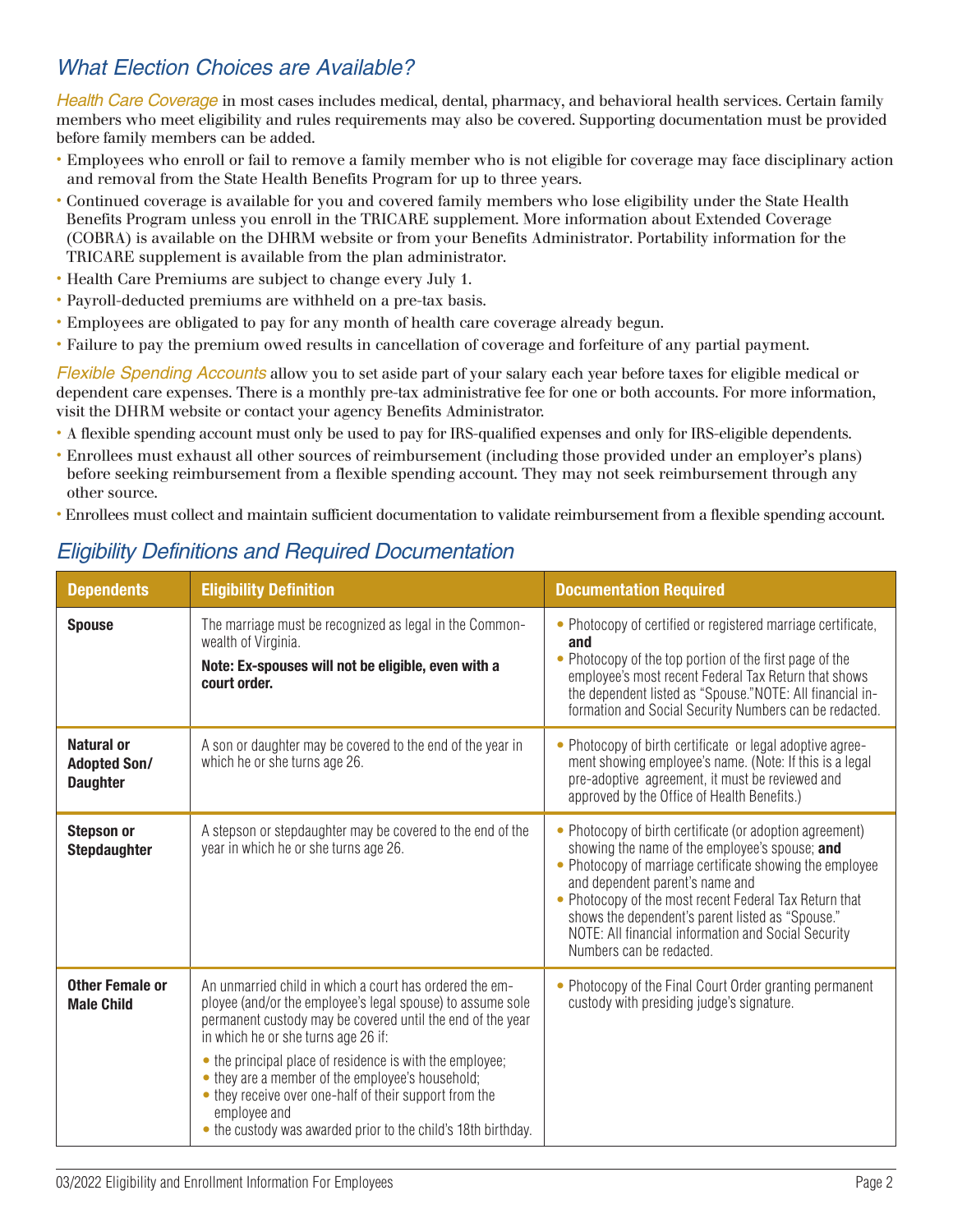# **State Health Benefits Program Enrollment Form For Employees**

Review each section and carefully PRINT your enrollment information. For state health benefits eligibility information, visit the DHRM website at **[www.dhrm.virginia.gov](http://www.dhrm.virginia.gov)** or contact your Benefits Administrator.



#### Section 1: Personal Information

| Name_<br>First Name<br>M.I.<br>Last Name                                                                                                                                                                                                                                                                                                                                                                                                                                                                                                                                                                                                                                                                                                                                                                                                                                                                                                                                                                                                | ____ Identification Number ______________<br>Employee ID or Social Security Number                                                                                                                                                                                                                                                                                                                                                                                                                                                                                                                                                          |  |  |  |  |  |  |  |
|-----------------------------------------------------------------------------------------------------------------------------------------------------------------------------------------------------------------------------------------------------------------------------------------------------------------------------------------------------------------------------------------------------------------------------------------------------------------------------------------------------------------------------------------------------------------------------------------------------------------------------------------------------------------------------------------------------------------------------------------------------------------------------------------------------------------------------------------------------------------------------------------------------------------------------------------------------------------------------------------------------------------------------------------|---------------------------------------------------------------------------------------------------------------------------------------------------------------------------------------------------------------------------------------------------------------------------------------------------------------------------------------------------------------------------------------------------------------------------------------------------------------------------------------------------------------------------------------------------------------------------------------------------------------------------------------------|--|--|--|--|--|--|--|
| Date of Birth ___________                                                                                                                                                                                                                                                                                                                                                                                                                                                                                                                                                                                                                                                                                                                                                                                                                                                                                                                                                                                                               | <u> Gender</u> : <b>□</b> Male □ Female                                                                                                                                                                                                                                                                                                                                                                                                                                                                                                                                                                                                     |  |  |  |  |  |  |  |
| Month<br>Year<br>Day                                                                                                                                                                                                                                                                                                                                                                                                                                                                                                                                                                                                                                                                                                                                                                                                                                                                                                                                                                                                                    |                                                                                                                                                                                                                                                                                                                                                                                                                                                                                                                                                                                                                                             |  |  |  |  |  |  |  |
| Important! Be sure to verify the correct format of your address at http://zip4.usps.com/zip4/welcome.jsp.                                                                                                                                                                                                                                                                                                                                                                                                                                                                                                                                                                                                                                                                                                                                                                                                                                                                                                                               |                                                                                                                                                                                                                                                                                                                                                                                                                                                                                                                                                                                                                                             |  |  |  |  |  |  |  |
|                                                                                                                                                                                                                                                                                                                                                                                                                                                                                                                                                                                                                                                                                                                                                                                                                                                                                                                                                                                                                                         |                                                                                                                                                                                                                                                                                                                                                                                                                                                                                                                                                                                                                                             |  |  |  |  |  |  |  |
|                                                                                                                                                                                                                                                                                                                                                                                                                                                                                                                                                                                                                                                                                                                                                                                                                                                                                                                                                                                                                                         |                                                                                                                                                                                                                                                                                                                                                                                                                                                                                                                                                                                                                                             |  |  |  |  |  |  |  |
|                                                                                                                                                                                                                                                                                                                                                                                                                                                                                                                                                                                                                                                                                                                                                                                                                                                                                                                                                                                                                                         | State E-mail: <b>Contract Contract Contract Contract Contract Contract Contract Contract Contract Contract Contract Contract Contract Contract Contract Contract Contract Contract Contract Contract Contract Contract Contract </b>                                                                                                                                                                                                                                                                                                                                                                                                        |  |  |  |  |  |  |  |
|                                                                                                                                                                                                                                                                                                                                                                                                                                                                                                                                                                                                                                                                                                                                                                                                                                                                                                                                                                                                                                         |                                                                                                                                                                                                                                                                                                                                                                                                                                                                                                                                                                                                                                             |  |  |  |  |  |  |  |
| Section 2: Reason For This Enrollment or Election Change Request                                                                                                                                                                                                                                                                                                                                                                                                                                                                                                                                                                                                                                                                                                                                                                                                                                                                                                                                                                        |                                                                                                                                                                                                                                                                                                                                                                                                                                                                                                                                                                                                                                             |  |  |  |  |  |  |  |
| Check the box that applies.                                                                                                                                                                                                                                                                                                                                                                                                                                                                                                                                                                                                                                                                                                                                                                                                                                                                                                                                                                                                             |                                                                                                                                                                                                                                                                                                                                                                                                                                                                                                                                                                                                                                             |  |  |  |  |  |  |  |
| □ Open Enrollment                                                                                                                                                                                                                                                                                                                                                                                                                                                                                                                                                                                                                                                                                                                                                                                                                                                                                                                                                                                                                       |                                                                                                                                                                                                                                                                                                                                                                                                                                                                                                                                                                                                                                             |  |  |  |  |  |  |  |
| Initial Enrollment for Newly Eligible Employee: _____________<br>MONTH/DAY/YEAR                                                                                                                                                                                                                                                                                                                                                                                                                                                                                                                                                                                                                                                                                                                                                                                                                                                                                                                                                         |                                                                                                                                                                                                                                                                                                                                                                                                                                                                                                                                                                                                                                             |  |  |  |  |  |  |  |
| □ Qualifying Mid-Year Event (Life Event)/Documentation to Support the Event                                                                                                                                                                                                                                                                                                                                                                                                                                                                                                                                                                                                                                                                                                                                                                                                                                                                                                                                                             |                                                                                                                                                                                                                                                                                                                                                                                                                                                                                                                                                                                                                                             |  |  |  |  |  |  |  |
| Check the type of event below, and attach the appropriate supporting documentation as indicated. Date of Event:                                                                                                                                                                                                                                                                                                                                                                                                                                                                                                                                                                                                                                                                                                                                                                                                                                                                                                                         | MONTH/DAY/YEAR                                                                                                                                                                                                                                                                                                                                                                                                                                                                                                                                                                                                                              |  |  |  |  |  |  |  |
| Events consistent with adding family members to coverage:<br>$\Box$ Marriage (certified marriage certificate)<br>$\Box$ Birth or Adoption (birth certificate/hospital announcement or adoption agreement)<br>Judgment, Decree, or Order to Add Child (court order)<br>□ Lost eligibility Under Governmental Plan (government documentation)<br>□ Lost eligibility Under Medicare or Medicaid (government documentation)<br>□ Spouse or Child Lost Eligibility Under Their Employers Plan (employer documentation)<br>Events consistent with removing family members from coverage:<br>$\Box$ Divorce (divorce decree)<br>Death of Spouse (documentation validating death)<br>Death of Child (documentation validating death)<br>Child Covered Under Plan Lost Eligibility (documentation to support)<br>Judgment, Decree or Order to Remove Child (court order)<br>□ Gained Eligibility Under Medicare or Medicaid (government documentation)<br>Spouse or Child Gained Eligibility Under Their Employers Plan (employer documentation) | <b>Other events:</b><br>Employment Change: Full-time to Part-time<br>Part-time to Full-time<br>$\Box$ Unpaid Leave Began<br>Unpaid Leave Ended<br>Dependent Care Cost or Coverage Change (documentation from<br>dependent care provider)<br>HIPAA Special Enrollment Due to Loss of Other Coverage<br>(HIPAA certificate)<br>Move Affecting Eligibility for Health Care Plan (agency validates<br>move)<br>Other Employers Open Enrollment or Plan Change (employer<br>documentation)<br>Enrollment in a Marketplace Exchange Health Plan (Documenta-<br>tion of the Marketplace coverage enrollment and the effective<br>date of coverage) |  |  |  |  |  |  |  |
| Add to existing Family Membership (documentation to support eligibility)                                                                                                                                                                                                                                                                                                                                                                                                                                                                                                                                                                                                                                                                                                                                                                                                                                                                                                                                                                |                                                                                                                                                                                                                                                                                                                                                                                                                                                                                                                                                                                                                                             |  |  |  |  |  |  |  |
| Section 5: Flexible Spending Accounts Election - You Must Enroll Every Plan Year                                                                                                                                                                                                                                                                                                                                                                                                                                                                                                                                                                                                                                                                                                                                                                                                                                                                                                                                                        |                                                                                                                                                                                                                                                                                                                                                                                                                                                                                                                                                                                                                                             |  |  |  |  |  |  |  |
| To enroll in or change an FSA, enter the annual amount you wish deducted. For assistance in determining your annual election amount,<br>complete the FSA worksheet available on the DHRM website at <b>www.dhrm.virginia.gov</b> or from your Benefits Administrator.<br>$\Box$ I do not wish to participate in an FSA.                                                                                                                                                                                                                                                                                                                                                                                                                                                                                                                                                                                                                                                                                                                 |                                                                                                                                                                                                                                                                                                                                                                                                                                                                                                                                                                                                                                             |  |  |  |  |  |  |  |
| <b>HEALTH FLEXIBLE SPENDING ACCOUNT</b><br>For eligible medical expenses incurred by you, your spouse and eligible dependents.<br>(Maximum allowable contribution is up to \$2,850.)                                                                                                                                                                                                                                                                                                                                                                                                                                                                                                                                                                                                                                                                                                                                                                                                                                                    | DEPENDENT CARE FLEXIBLE SPENDING ACCOUNT<br>For eligible dependent care expenses incurred by you, your spouse and eligible<br>dependents. (Maximum allowable contribution is up to \$5,000 depending on<br>your tax filing status.)                                                                                                                                                                                                                                                                                                                                                                                                         |  |  |  |  |  |  |  |
| Annual amount<br>$=$ $-$                                                                                                                                                                                                                                                                                                                                                                                                                                                                                                                                                                                                                                                                                                                                                                                                                                                                                                                                                                                                                | Annual amount<br><i>=</i> 2010년 10월 10월 10월                                                                                                                                                                                                                                                                                                                                                                                                                                                                                                                                                                                                 |  |  |  |  |  |  |  |
| A10595 (3/2022)                                                                                                                                                                                                                                                                                                                                                                                                                                                                                                                                                                                                                                                                                                                                                                                                                                                                                                                                                                                                                         |                                                                                                                                                                                                                                                                                                                                                                                                                                                                                                                                                                                                                                             |  |  |  |  |  |  |  |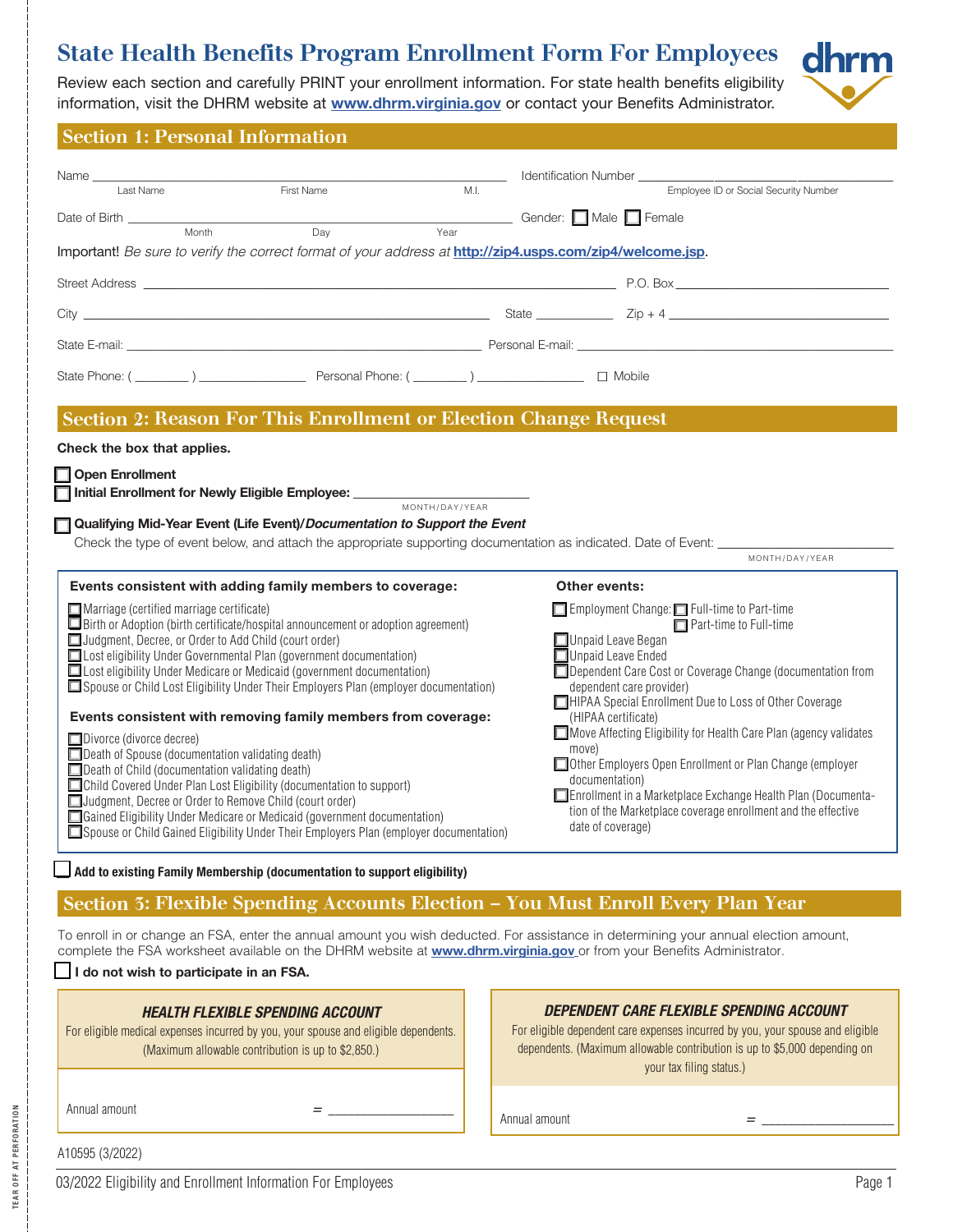$\Box$  I do not wish to participate in health care coverage

 $\Box$  No change to my current health plan selection and family members/membership level

*(If you check either box above proceed to Section 5.)*

|                               |                                                                                                                                                                                                                                                                                                                                                                                                                                    | A. Health Plan Selection - Check the box that applies                                                                                       |                                                                                                          |                                                                                                                                                    |                                  |
|-------------------------------|------------------------------------------------------------------------------------------------------------------------------------------------------------------------------------------------------------------------------------------------------------------------------------------------------------------------------------------------------------------------------------------------------------------------------------|---------------------------------------------------------------------------------------------------------------------------------------------|----------------------------------------------------------------------------------------------------------|----------------------------------------------------------------------------------------------------------------------------------------------------|----------------------------------|
|                               | $\Box$ No change to my current health care plan                                                                                                                                                                                                                                                                                                                                                                                    |                                                                                                                                             |                                                                                                          |                                                                                                                                                    |                                  |
| <b>STATEWIDE HEALTH PLANS</b> |                                                                                                                                                                                                                                                                                                                                                                                                                                    |                                                                                                                                             |                                                                                                          |                                                                                                                                                    |                                  |
|                               | Administered by Anthem Blue Cross Blue Shield*<br>COVA Care (with preventive dental) (ACCO)<br>COVA Care + Out of Network (ACC1)<br>COVA Care + Expanded Dental (ACC2)<br>COVA Care + Out of Network and Expanded Dental (ACC3)<br>$\Box$ COVA Care + Expanded Dental + Vision & Hearing (ACC4)<br>COVA HDHP-High Deductible Plan (with preventive dental) (CHD)<br>$\Box$ COVA HDHP-High Deductible Plan + Expanded Dental (CHD1) | $\Box$ COVA Care + Out of Network + Expanded Dental + Vision & Hearing (ACC5)                                                               | Administered by Aetna*<br><b>Administered by Selman &amp; Company</b><br>$\Box$ TRICARE Supplement (TRC) | COVA HealthAware (with preventive dental) (CHA)<br>COVA HealthAware + Expanded Dental (CHA2)<br>COVA HealthAware + Expanded Dental & Vision (CHA1) | (required)                       |
|                               |                                                                                                                                                                                                                                                                                                                                                                                                                                    | *Anthem Pharmacy delivered by IngenioRx administers pharmacy benefits. Delta Dental administers dental benefits.                            |                                                                                                          |                                                                                                                                                    |                                  |
| <b>REGIONAL HEALTH PLANS</b>  |                                                                                                                                                                                                                                                                                                                                                                                                                                    |                                                                                                                                             |                                                                                                          |                                                                                                                                                    |                                  |
|                               | Administered by Kaiser Permanente of the Mid-Atlantic States, Inc.                                                                                                                                                                                                                                                                                                                                                                 |                                                                                                                                             |                                                                                                          |                                                                                                                                                    |                                  |
| <b>Administered by Optima</b> |                                                                                                                                                                                                                                                                                                                                                                                                                                    | Kaiser Permanente HMO- available in Northern Virginia, Central Virginia and Northern Neck designated zip codes (KP)                         |                                                                                                          |                                                                                                                                                    |                                  |
|                               | $\Box$ Optima Health HMO – available primarily in Hampton Roads zip codes (OH)                                                                                                                                                                                                                                                                                                                                                     |                                                                                                                                             |                                                                                                          |                                                                                                                                                    |                                  |
|                               |                                                                                                                                                                                                                                                                                                                                                                                                                                    |                                                                                                                                             |                                                                                                          |                                                                                                                                                    |                                  |
|                               | B. Family Members - Check the box that applies                                                                                                                                                                                                                                                                                                                                                                                     |                                                                                                                                             |                                                                                                          |                                                                                                                                                    |                                  |
|                               | $\Box$ No change to my existing covered family members                                                                                                                                                                                                                                                                                                                                                                             |                                                                                                                                             |                                                                                                          |                                                                                                                                                    |                                  |
|                               | $\Box$ I do not wish to cover any family members                                                                                                                                                                                                                                                                                                                                                                                   |                                                                                                                                             |                                                                                                          |                                                                                                                                                    |                                  |
|                               |                                                                                                                                                                                                                                                                                                                                                                                                                                    | I wish to cover the eligible family members listed below. (Note: you will be required to submit documentation when adding family            |                                                                                                          |                                                                                                                                                    |                                  |
|                               | members to your coverage.)                                                                                                                                                                                                                                                                                                                                                                                                         |                                                                                                                                             |                                                                                                          |                                                                                                                                                    |                                  |
| <b>RELATIONSHIP</b><br>CODE** | <b>LAST NAME</b>                                                                                                                                                                                                                                                                                                                                                                                                                   | <b>FIRST NAME</b>                                                                                                                           | <b>MIDDLE INITIAL</b>                                                                                    | DATE OF BIRTH<br>MM/DD/YYYY                                                                                                                        | SOCIAL SECURITY<br><b>NUMBER</b> |
| Spouse                        |                                                                                                                                                                                                                                                                                                                                                                                                                                    |                                                                                                                                             |                                                                                                          |                                                                                                                                                    |                                  |
| Children                      |                                                                                                                                                                                                                                                                                                                                                                                                                                    |                                                                                                                                             |                                                                                                          |                                                                                                                                                    |                                  |
|                               |                                                                                                                                                                                                                                                                                                                                                                                                                                    |                                                                                                                                             |                                                                                                          |                                                                                                                                                    |                                  |
|                               |                                                                                                                                                                                                                                                                                                                                                                                                                                    |                                                                                                                                             |                                                                                                          |                                                                                                                                                    |                                  |
|                               |                                                                                                                                                                                                                                                                                                                                                                                                                                    |                                                                                                                                             |                                                                                                          |                                                                                                                                                    |                                  |
|                               |                                                                                                                                                                                                                                                                                                                                                                                                                                    | **Relationship Codes: SM=spouse male SF=spouse female S=son D=daughter SS=stepson SD=stepdaughter OF=other female child OM=other male child |                                                                                                          |                                                                                                                                                    |                                  |
|                               |                                                                                                                                                                                                                                                                                                                                                                                                                                    |                                                                                                                                             |                                                                                                          |                                                                                                                                                    |                                  |

#### Section 5: Employee Certification and Authorization

I certify that I have reviewed and understand the State Health Benefits Program eligibility and enrollment information and I agree to abide by all participation requirements. I certify that all dependents listed meet the eligibility requirements of the program and that the information I have provided on this form is complete and accurate to the best of my knowledge. I understand that intentionally giving incorrect information is considered perjury and punishable to the fullest extent of the law. I understand that the health plan and its business associates have the right to use protected health information in connection with the treatment, payment and health plan operations allowed for by HIPAA. I understand that participating in a Flexible Spending Account (FSA) is completely voluntary, and that payments from my FSA are independently reviewed for compliance with IRS regulations. I further understand that the IRS requires me to reimburse the Plan for any improper, erroneous or excess reimbursement amount that I do not resolve within the timeframe provided by the Plan. In accordance with §40.1-29(C) of the Code of Virginia, by enrolling in an FSA I specifically authorize the Commonwealth of Virginia to withhold from my paycheck on a post-tax basis such amounts as are necessary to replenish my FSA for any improper, erroneous or excess reimbursement.

Print Your Name

Sign Here\_\_\_\_\_\_\_\_\_\_\_\_\_\_\_\_\_\_\_\_\_\_\_\_\_\_\_\_\_\_\_\_\_\_\_\_\_\_\_\_\_\_\_\_\_\_\_\_\_\_\_\_\_\_\_\_\_\_\_\_\_\_\_\_\_\_\_\_\_\_\_\_\_\_ Date \_\_\_\_\_\_\_\_\_\_\_\_\_\_\_\_\_\_\_\_\_\_\_\_\_\_\_\_\_\_\_\_\_\_\_\_\_\_\_\_\_\_\_\_\_\_\_\_\_\_

| $\blacktriangleright$ Section 6: Agency Verification and Approval it is your responsibility to review and confirm this document to ensure that changes made are accurate. |                |            |                |                       |                |  |  |  |  |
|---------------------------------------------------------------------------------------------------------------------------------------------------------------------------|----------------|------------|----------------|-----------------------|----------------|--|--|--|--|
| Date Received                                                                                                                                                             |                | Date Keyed |                | Effective Date        |                |  |  |  |  |
|                                                                                                                                                                           | Month/Day/Year |            | Month/Day/Year |                       | Month/Day/Year |  |  |  |  |
| <b>Print Contact Name</b>                                                                                                                                                 |                |            | Phone          | Agency/Group Number / |                |  |  |  |  |
| Employee ID or Social Security Number                                                                                                                                     |                |            |                |                       |                |  |  |  |  |

TEAR OFF AT PERFORATION

**TEAR OFF AT PERFORATION**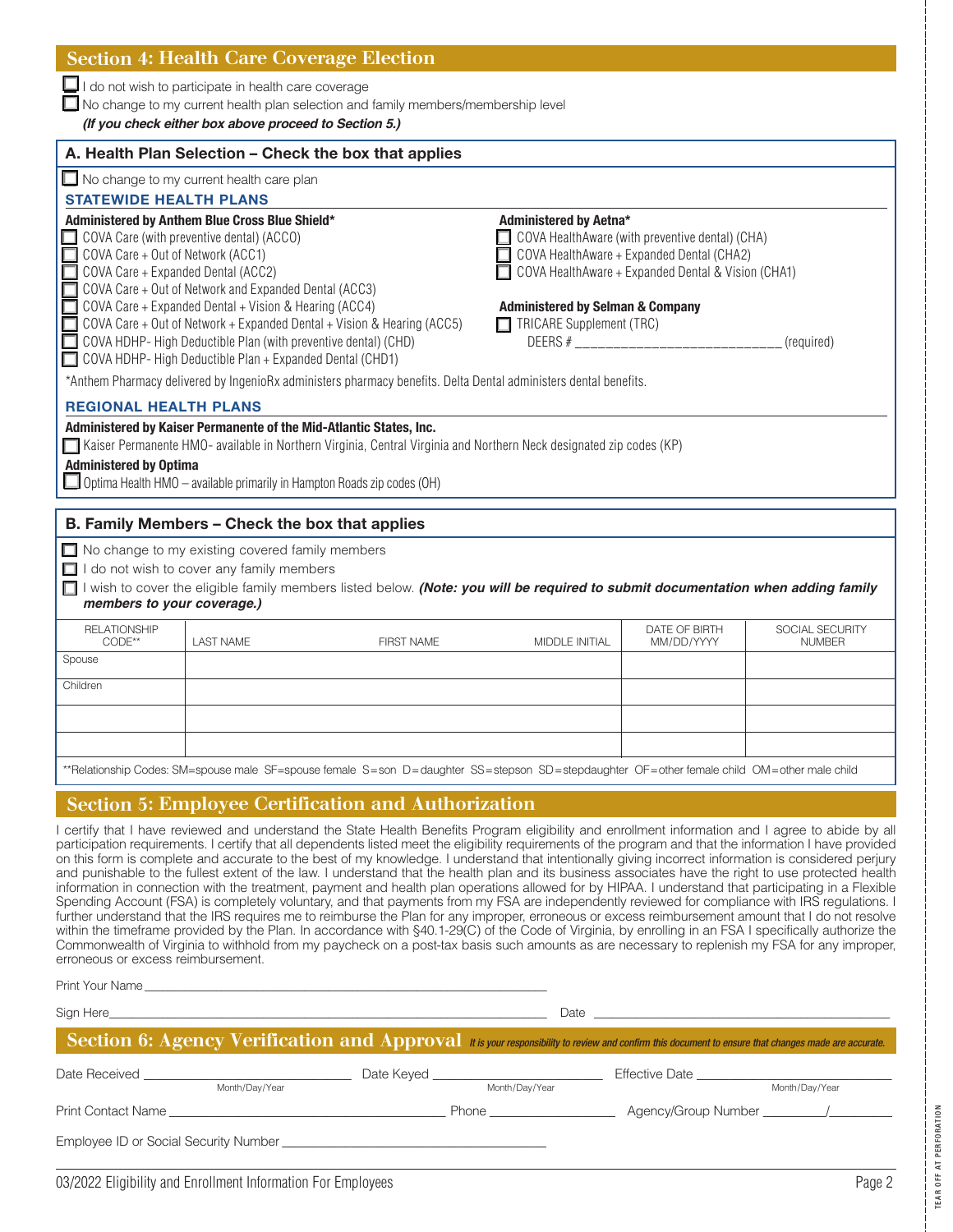

# **2022-23 Language Assistance Statement**

State Health Benefits Program

The Commonwealth of Virginia's State and Local Health Benefits Programs (the "Health Plan") complies with applicable Federal civil rights laws and does not discriminate on the basis of race, color, national origin, age, disability, or sex. Our Nondiscrimination Notice lists the services available and how to file a complaint if you feel that the Health Plan has failed to provide these services or discriminated in another way.

ATTENTION: If you need help in the language you speak, language assistance services are available to you free of charge. Send your request for language assistance to appeals@dhrm.virginia.gov or fax to 804-786-0356.

#### **Spanish:**

ATENCIÓN: Si necesita ayuda en el idioma que habla, servicios de asistencia lingüística están a su disposición de forma gratuita. Envíe su solicitud de asistencia lenguaje para appeals@dhrm.virginia.gov~~V o por fax al 804-786-0356.

#### **Korean:**

주의 : 당신이 말하는 언어로 도움이 필요한 경우, 언어 지원 서비스를 무료로 당신에게 사용할 수 있습니다. 804-786-0356에 언어 appeals@dhrm.virginia.gov~~V하는 지원이나 팩스에 대한 요청을 보냅니다.

#### **Vietnamese:**

Chú ý: Nếu bạn cần giúp đỡ trong ngôn ngữ bạn nói, các dịch vụ hỗ trợ ngôn ngữ có sẵn cho bạn miễn phí. Gửi yêu cầu để được hỗ trợ ngôn ngữ để appeals@dhrm.virginia.gov~ $\sim$ V hoặc fax 804-786-0356.

#### **Chinese:**

注意:如果你需要在你講的語言幫助,語言協助服務提供給您免費。發送您的語言協助 appeals@dhrm.virginia.gov~~V或傳真至804-786-0356請求。

#### **Arabic:**

تنبيه: إذا كنت بحاجة إلى مساعدة باللغة التي تتحدثها، فإن خدمات المساعدة اللغوية متوفرة لك مجانًا. أرسل طلبك للحصول على المساعدة اللغوية عبر البريد الإلكتروني إلى appeals@dhrm.virginia.gov أو عبر الفاكس إلى .804-786-0356

#### **Persian:**

توجه: اگر شما نياز به کمک در زبان شما صحبت می کنند، خدمات کمک زبان در دسترس شما هستند رايگان می باشد. ارسال يا فکس به 804-786-786-804. $a$ yrginia.gov~ $\sim$ V. محک به زبان Popeals درخواست خود را برای کمک به زبان

#### **Amharic:**

አ ዳ ምጥ: አንተ የ ሚና ገ ሩ ት ቋንቋ እርዳታ የ ሚፈ ል ጉ ከ ሆነ , የ ቋንቋ እርዳታ አ ገ ል ግ ሎቶ ች ከክፍያ ነ ፃ ለእርስዎ የ ሚገ ኙ ናቸው. 804-786-0356 ቋንቋ appeals@dhrm.virginia.gov~~V እርዳታ ወይም በፋክስ ጥያ ቄዎን ይላ ኩ.